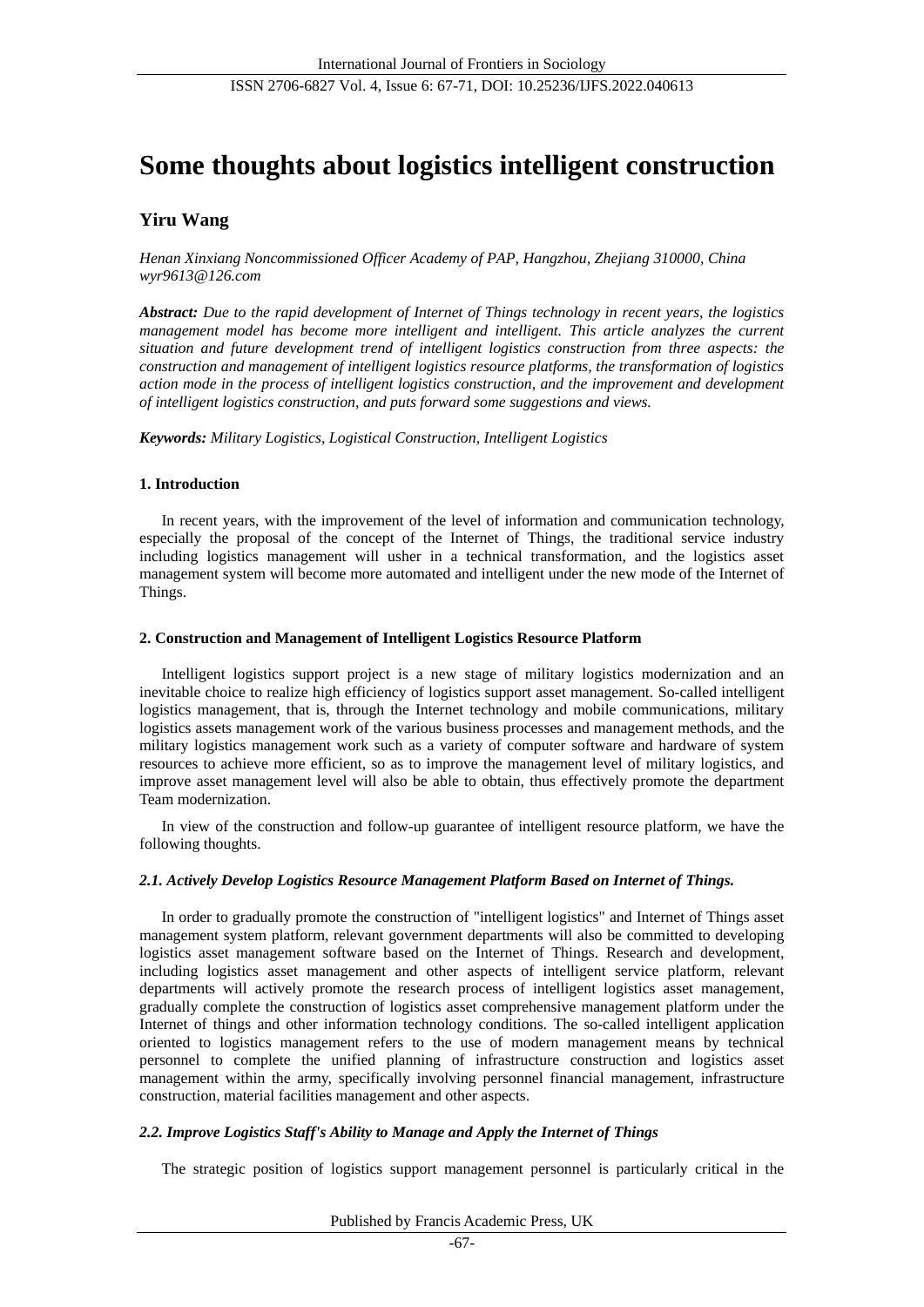# ISSN 2706-6827 Vol. 4, Issue 6: 67-71, DOI: 10.25236/IJFS.2022.040613

informatization of military logistics support management, and the comprehensive quality level of logistics support management personnel will be directly applied to the advantages and disadvantages of management technology. At the present stage, due to the development of Internet technology, military logistics support has put forward new technical requirements, managers must master the corresponding Internet technology expertise and be able to skillfully apply to intelligent logistics support and Internet of Things asset management work platform. The military logistics support management organs should also further improve the attention to the Internet of Things technology, and actively promote the organic integration of intelligent logistics support technology and the Internet of Things, so as to improve the scientific and rational management, so as to improve the military logistics support work. At the same time, the military administrative organs should also strengthen the training of military logistics asset management, and further improve the asset management ability, especially the application level and management ability of computer technology, through training and teaching, so as to provide a better guarantee for the intelligent logistics support of the army. With the booming development of Internet of Things technology, the intelligent logistics Internet of Things platform of asset management and its application skills become more critical.

#### *2.3. Improve the Intelligent Resource Management Process of Military Logistics*

Standardization management is a necessary condition for military intelligence logistics construction, such as the Internet of things under the condition of information technology application is not yet universal, relevant personnel should do a good job in the construction of military logistics management mechanism, in accordance with the specification of military logistics management system and process standards asset management behavior, effectively improve the management level of the military logistics, further promoted the military logistics Towards intelligent and scientific management, in the process of management for the construction of the standardization process, relevant personnel should also be in accordance with the PDCA management model, build a including restaurants, forces the standardization of the accommodation area and other related logistics management system, make important military logistics services and Internet of assets management platform to realize the efficient connection, thus effectively improve the military logistics assets Manage efficiency.

#### **3. The Transformation of Logistics Action Mode in the Process of Intelligent Logistics Construction**

With the continuous development and application of intelligent logistics, logistics support resources, command structure and other logistics action modes need to be adjusted accordingly to constantly improve the construction process of intelligent logistics. The following points are considered for the optimization of action mode.

#### *3.1. Transformation of Logistics Support Resource Allocation Mode*

With the improvement of the automatic technology level of command system and protection device, the distribution mode of logistics support resources in intelligent theater zones will be more decentralized and flexible in the future, and logistics personnel will realize scientific integration and deployment of various support resources scattered by great intelligence system. To meet the protection needs of higher divergence of combat capability. With the gradual expansion of war space in the future, all kinds of modern combat forces will be interconnected in different places, and new operational concepts such as "multi-domain warfare" and "distributed killing" will gradually be widely used in war, and the discrete deployment of combat forces will gradually become the main manifestation. If the method of centralized distribution of support resources is still adopted, it will increase the tasks of transportation and supply of logistics support, and its effectiveness will not be able to meet the needs of combat. Intelligent in the future war, the military logistics security goalkeeper with widely dispersed in different regions in flexibly various logistics network resources, collect around the guarantee need information quickly, in a highly fragmented logistics resources "dot" pledge each "point position", and effectively protect nearby on the surrounding forces, thus greatly enhance the effectiveness of the logistics.

#### *3.2. Transformation of Logistics Command and Organization Structure*

In general, the information wartime logistics commander is a tree-like hierarchy structure, but due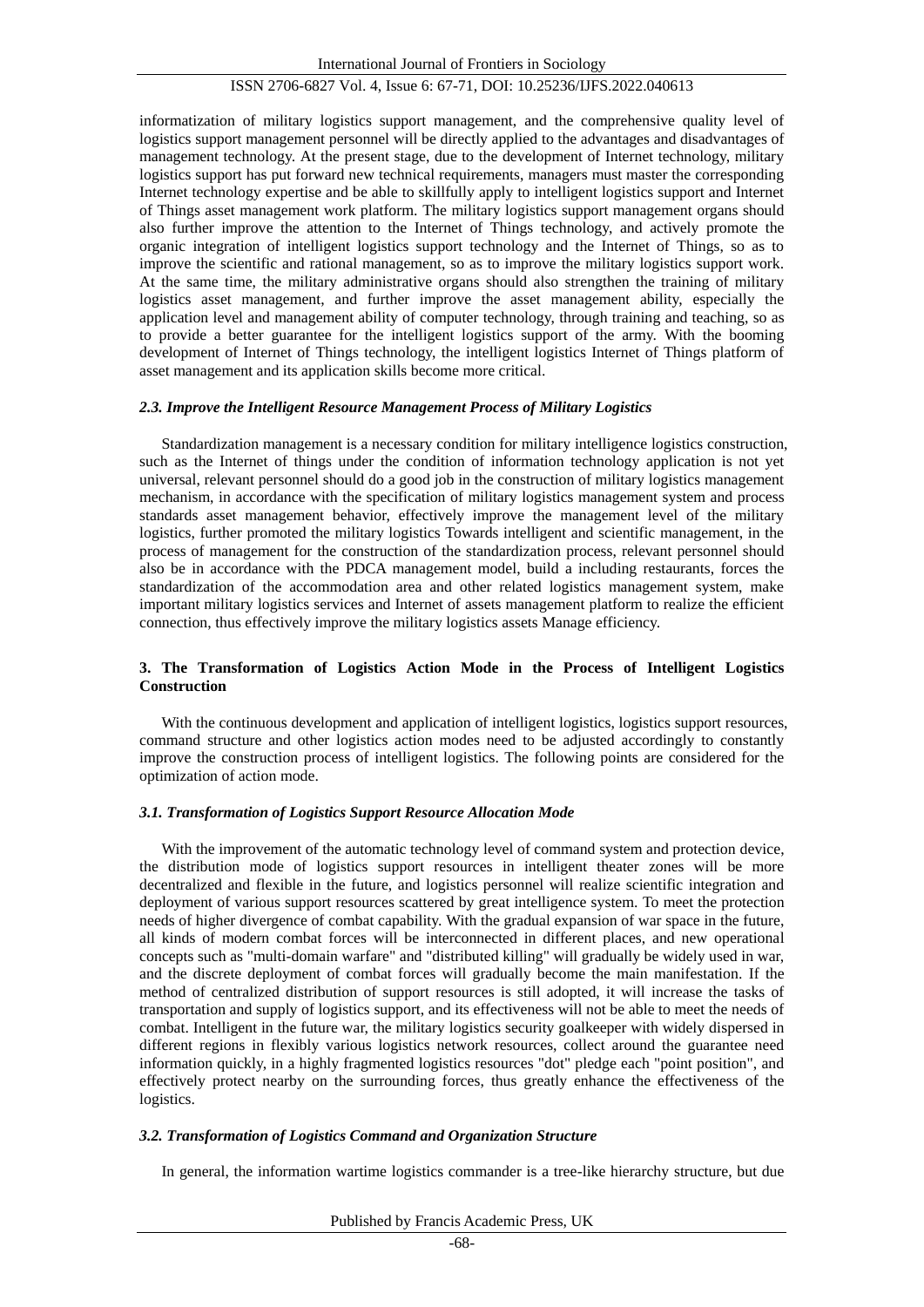# ISSN 2706-6827 Vol. 4, Issue 6: 67-71, DOI: 10.25236/IJFS.2022.040613

to the expansion of the command object and the increasing demand for time, the main problems such as multiple levels of commander, long command process and difficulty in coordinating with the same level are gradually highlighted. In the future intelligent war, with the help of wireless data, cloud computing technology, block chain and other new information technologies, the logistics command system will gradually transition to the network topology architecture, thus forming the network connection of each command node, so as to achieve the reduction of command level and optimization of command process. It facilitates the synchronization of command tasks. Mesh topology type command of each command and nodes in the operational architecture, can through the wireless network share relevant data, to understand the status of the combat protection together, according to the characteristics of all kinds of logistics tasks, to differentiate instruction task to realize reasonable, flexible allocation, by individual instructions nodes together to complete the corresponding parallel task, completed the task instructions from the "order" to" "Synchronous deployment" transition, so as to effectively improve the logistics command combat efficiency. The widely distributed command nodes can detect and capture all kinds of small changes in support data in time, and realize resource sharing with important data, thus effectively providing a basis for logistics command decision-making. In case of emergency, commanding personnel can connect any command node at any time for command, or directly share relevant data with frontline support forces, and make effective scheduling of support actions timely by quickly analyzing the data of intelligent logistics support force command system.

In the future, the intelligent battlefield will realize the unified control of logistics support capability at all levels of military and civilian with the help of intelligent system, and gradually complete the "liquid integration" of basic units of various support capability, or a certain kind of concrete and practical guarantee materials and instruments, forming a highly integrated guarantee system as a whole. To ensure efficiency. In the future, intelligent logistics guarantee capability grouping will break through the traditional guarantee capability boundary, level boundary and discipline boundary, through the overall guarantee state and the corresponding task general guarantee capability "liquid integration ", constitute intelligent and efficient logistics guarantee capability organic integration, maximize the guarantee efficiency. Played an intelligent information system resources classification and processing ability strong, the ability to allocate the advantages of scientific and reasonable, in real time to understand all kinds of support capability location, total quantity of personnel quality, material, technology, equipment performance, etc, on the basis of detailed information, support capability tasks and characteristics in scale, make all kinds of support capability between unit has realized the flexible combination, deep into, across nationalities has been established The integration of the support capability of the subordinate relationship and the discipline boundary effectively improves the overall logistics support capability. Convenient to guarantee the ability of the last-minute scheduling.

#### *3.3. Logistics Support Formulation and Operation Mode Transformation*

In the future wisdom struggle, the opposing parties will pay more and more attention to the significant economic value of "time factor", and any party with "time resource advantage" can obtain more resource advantage in the battle. Just as the brookings Institution of the United States proposed in the research report, intelligent commander system will effectively improve the collection and management of combat information and precision strike force, greatly reduce the time limit of decision-making and behavior, the future of modern combat will be "extremely fast". Modern combat will no longer according to weeks, days, according to the minutes, and even the minutes and seconds, "kill" the fighting method will also gradually incline to conventional, fighting for the rear service will greatly reduce the preparation time needed in order to solve the logistics of all the units within short time, rapid simultaneous implementation to ensure that the action immediately. In a war fought under the conditions of mechanization and informationization, the logistics support department will know or determine the key directions and areas of the war in time conditionally, and make pre-deployment measures. From the perspective of the change of modern logistics management mode, from cold weapon and hot weapon war to mechanization and information war, logistics management is gradually transformed from personalized "active guarantee" to "international standard supply" management mode. In the future, modern logistics support mode will follow the spiral development trajectory, from "standard supply" gradually to a higher level of "flexible customization" transition.

The gap between guarantee requirements has widened significantly. Since the traditional combat mode is widely used by armies, there is not much difference between the participating armies in major aspects such as atmospheric environment and the degree of enemy intimidation, so the guarantee model provided by the standard can basically adapt to the needs of war. And intelligence in the future war, the

Published by Francis Academic Press, UK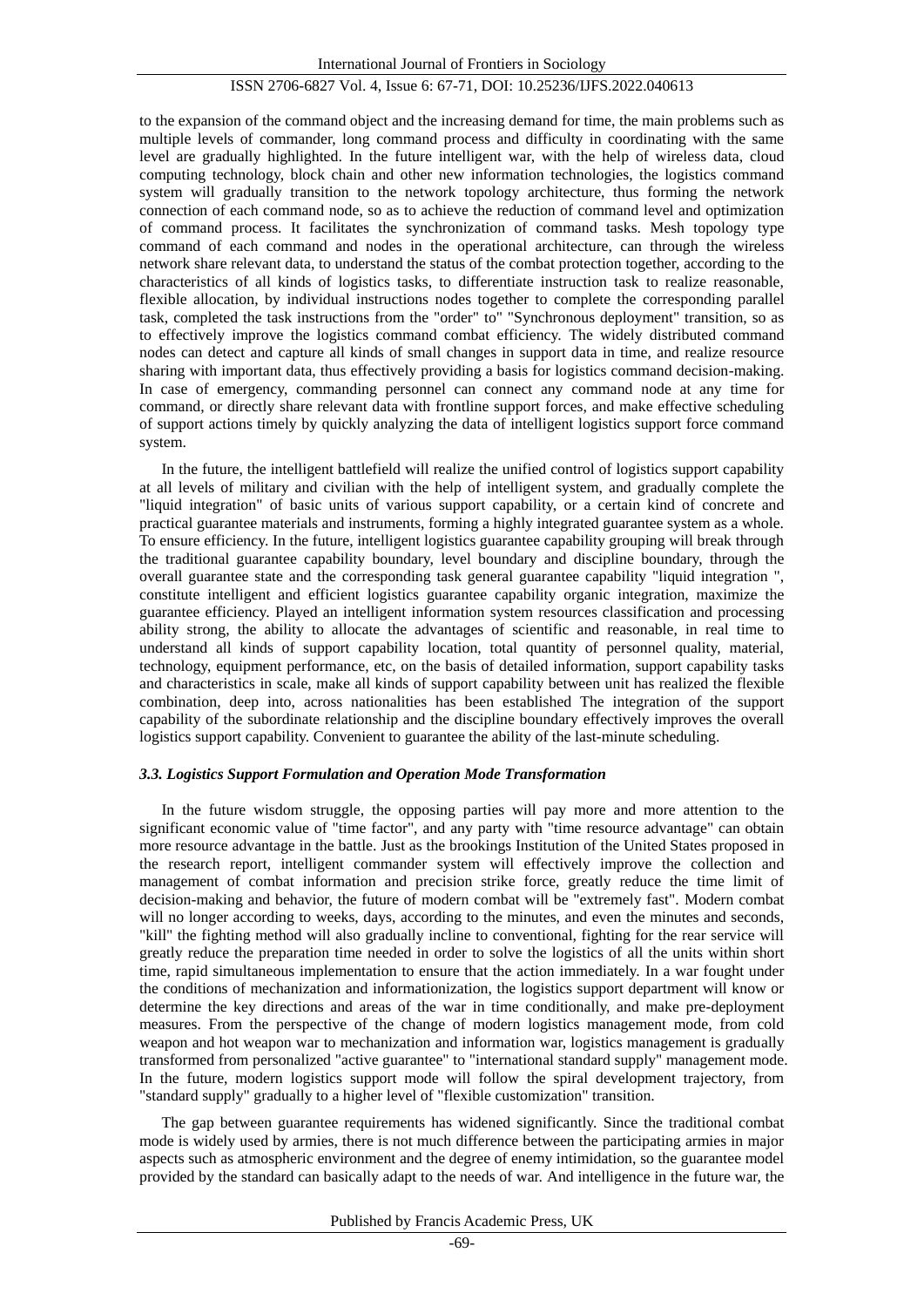# ISSN 2706-6827 Vol. 4, Issue 6: 67-71, DOI: 10.25236/IJFS.2022.040613

battle units because the war into the airspace, to combat missions and in the actual combat environment difference is very big, the requirement of logistics is differ in thousands ways, so we must according to the reality of the combat unit protection needs and other protected resources of the actual situation of "flexible customization" guarantee for scientific and reasonable. Especially in the war staff loading, supply, rescue and other work, through flexible customized design guarantee can more accurately adapt to the personalized needs of different staff in different environments, so as to achieve the effect of greatly improving morale, for winning the intelligent campaign laid a good foundation.

#### **4. Improvement and Development of Intelligent Logistics Construction**

#### *4.1 Strengthen the Research on Intelligent Guarantee Theory*

Military thought and military science and technology are the two basic elements of military reform. Military thought originates from and is higher than military reality, which guides and decides the development trend of military reality. To some extent, military thinking is the soul of military change, determining not only how weapons and hardware are used for specific purposes, but also how they interact to achieve greater effect. In more money to support military technological innovation and support the development and production of weapons at the same time, must also enlarge to the intelligent basic theory research and technology innovation in the field of logistics, discusses the basic characteristics and principle of intelligent logistics, further found that the existence of the intelligent logistics mechanism, and with an eye to future demand for modern battlefield security, with artificial intelligence technology in the military Innovation and application in the field of logistics support as the core, continue to build and improve the theory of intelligent logistics construction.

# *4.2. Strengthen Innovation and Breakthrough in Key Technologies of Intelligent Logistics Construction*

To promote the innovative breakthrough of intelligence key technology is to better realize the application in military logistics support and further increase its role in military logistics support capability. Intelligence is an important basis of modern military equipment, directly related to the level of military logistics support ability, is the focus of support. Therefore, with the penetration and application of artificial intelligence technology in the field of military logistics support as a breakthrough, we should focus on the research of integrated control technology, navigation key technology, data link networking key technology, electronic power core technology, sensor key technology, bearing capacity and other issues in the command system and application platform. Furthermore, deep learning is constantly utilized to strengthen the independent memory and logical judgment function of professional system. Faced with a large amount of logistics information, commanders are often at a loss. Therefore, according to the requirements of eliminating the false and preserving the true, from the outside to the inside, and from the shallow to the deep, information information should be screened and integrated to form a large information data pool, so as to understand the information trend of the support system. At the same time, through training, the rationality and scientificity of command and decision factors can be deduced from the logistics military chess system, so as to form the decision-making mode, and make great efforts to expand the communication channels of decision-making management, so as to improve the directivity and accuracy of decision-making. The self-adaptability to environment and combat survival function of intelligent equipment is also a topic that needs attention, which is easy to affect information transmission and command. In particular, a large number of electronic components are expensive, have poor regenerative function, and are prone to common mode electromagnetic interference. Therefore, these new materials and new technologies should be developed towards high miniaturization, high strength and durability, high integration and anti-interference, so as to ensure computer security and data security.

# *4.3. We will carry out Comprehensive and In-Depth Military-Civilian Integration and Develop Smart Programs in a Scientific Way*

The construction of intelligent engineering under the background of military integration development must break through the previous viewpoint of self-development and self-development. Civil-military cooperation starts to comprehensively and deeply develop cross-border cooperation in various fields, including infrastructure construction, energy logistics, artificial intelligence technology

Published by Francis Academic Press, UK